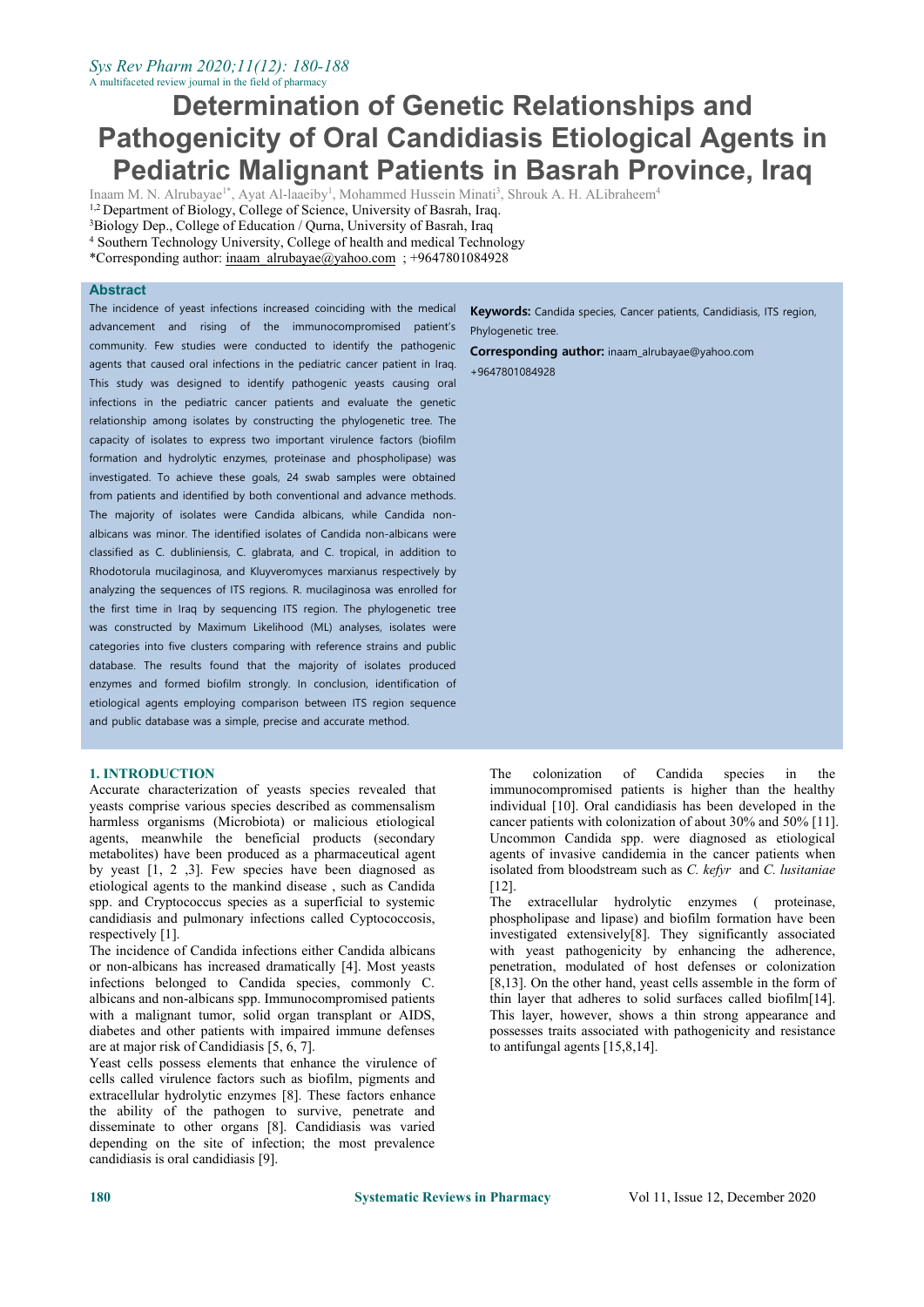# Determination of Genetic Relationships and Pathogenicity of Oral Candidiasis

Etiological Agents in Pediatric Malignant Patients in Basrah Province, Iraq

Four categories of antifungal drugs were developed, however two obstacles have been emerged during fungal treatment[16]. Firstly, fungal and human cells are eukaryotic, therefore the influence of drug toxicity disturbs both[17]. The emergence of pathogenic strains resists the antifungal agents either intrinsically or acquired considered a significant problem in the treatment of fungal infections[17]. Pathogenic cells have been noticed alter their susceptibility by modifying their genetic material to develop different mechanisms that circumvent the lethal effect of the drug [6].

The precise diagnosis of etiologic agents associated with successful treatment [6]. Conventional and advance diagnostic methods were invented, however the accuracy of molecular advance methods were confirmed[18].

This work was set out to investigate the common species infect the oral cavity of immunocompromised patients (particularly cancer patients). The conventional method was used for primitive diagnosis and the results confirmed by molecular genetic approaches. The production of hydrolytic enzymes (proteinase and phospholipase) as well as the formation of biofilm were screened as significant virulence factors. Moreover, drug sensitivities of isolates were scrutinized.

# **2. MATERIAL AND METHODS**

### **2.1 Patients and Samples Isolation**

Samples were obtained from 32 children with malignant tumors, who hospitalized in Basrah Specialist Children s Hospital (Basrah province\ Iraq) between October to December 2018). Agreements were obtained from the University of Basrah\ Faculty of Science \ Biology departments to perform this work.The aim of this study was illustrated to the patients and their parents to obtain their consents (Oral consents). Duplicate samples were obtained from oral thrush with a sterile pre-moistened swab. All samples were transferred to the clinical mycology laboratory in the University of Basrah for yeast isolation.

The isolation process was summarized by striking the swab samples on Sabouraud dextrose agar with chloramphenicol  $(SDA+C)$  in the aseptic condition and incubating at 37 C $\degree$  for 48-72 h. Purified isolates were maintained in the SDA slobs for further analysis. The primitive examination to the swabs<br>was performed microscopically with  $10\%$  potassium was performed microscopically with hydroxide (KOH) to identify yeast cells and / or pseudohyphae and true hyphae[11], (Figure 1).

#### **2.2 Conventional Identification 2.2.1 Plate-Base Method**

Chromogenic medium Brilliant Candida agar (BCA) was selected for primitive identification. Isolates were sub cultured onto media and the identification was carried out following manufacture's instruction[19]. Sub-cultured isolates were incubated at 37 °C for 48 h. The identification was based on yeast colony color onto BCA plates. Thegrowth was examined daily at over <sup>48</sup> h.

# **2.3 Germ Tube Test**

All yeast isolates were subjected for germ tube test to distinguish Candida albicans and closely related species from other species of Candida. The analysis was accomplished by adding small portion of each activated isolate to 0.5 ml serum test tube, then all tubes were incubated for 3h at 37˚C. After completing the incubation period, 1-2 drops of yeast inoculum were mixed with 10% KOH and explored under a magnification of 40x and 100x of light microscope to observe the attendance / lack of germ tube.

### **2.4 Biochemical Identification by Vitek2 and Drug Sensitivity**

Commercial kits vitek2 AST and ID YS01 were obtained from BIOMERIEUX company (Biomerieux, USA). The process was involved both Candida spp. identification and Antifungal Susceptibility Tests (AST). The procedure was carried out according to the manufacturer's instructions.

# **2.5 Molecular Genetic Characterization 2.5.1 ITS Regions Sequencing**

For accurate differentiation, sequencing of amplified ITS region was performed. To obtain genomic DNA, the Presto™ Mini gDNA Yeast Kit (Geneaid) was used for DNA isolation according to the manufacturer's instructions [20]. Later, isolated DNA samples were electrophoresed in 0.5% agarose gel stained with ethidium bromide and preserved in the -80 ºC for PCR amplification. The ITS conservative regions of rDNA were amplified using the universal primer sequences of ITS1: F-5-TCC GTA GGT GAA CCT GCG G-3 and ITS4: R-5-TCC TCC GCT TAT TGA TAT GC-3[21]. The PCR process was carried out following Mirhendi et al. (2006). The mixture of PCR reaction composed of 25 µl of master mix (Promega), 10  $\mu$ M of forward and reverse primer, 5 μL of genomic DNA (GDNA) and nuclease free water to a total volume of 50 μL. ITS region amplification condition: 3 min at 95 ºC for initial denaturation, followed by 35 cycles including three steps of denaturation at 95 C for 45 sec, an annealing step at 55 C for 45 secand an elongation step at 72 C for 1 min, one more cycle at 72 ºC for 10 min as final elongation. PCR products were separated into agarose gel and fragments size determined by comparison with a 1-kb ladder (Promega). Sequencing process was achieved in the Macrogen Inc [22].

# **2.6 Detection of Virulence Factor**

### **2.6.1 Biofilm Activities and Hydrolytic Enzymes (Phospholipase and Proteinase)**

Congo red agar medium was used to investigate the potency of the isolates to form a biofilm. The method was described by Saxena et al (2014) [23]. Pure isolates were sub-cultured onto Congo red agar medium (brain heart infusion broth BHI (37 gm/L), glucose (80 gm/L), agar (10 gm/L) and Congo red (0.8 gm/L)) and incubated for 48 h at 37˚C. Colonies color indicated to the potency of isolates to form a biofilm. The formation of biofilm was organized to three classes (weak, moderate and strong) according to the colonies' color degree. Red and pink colonies referred to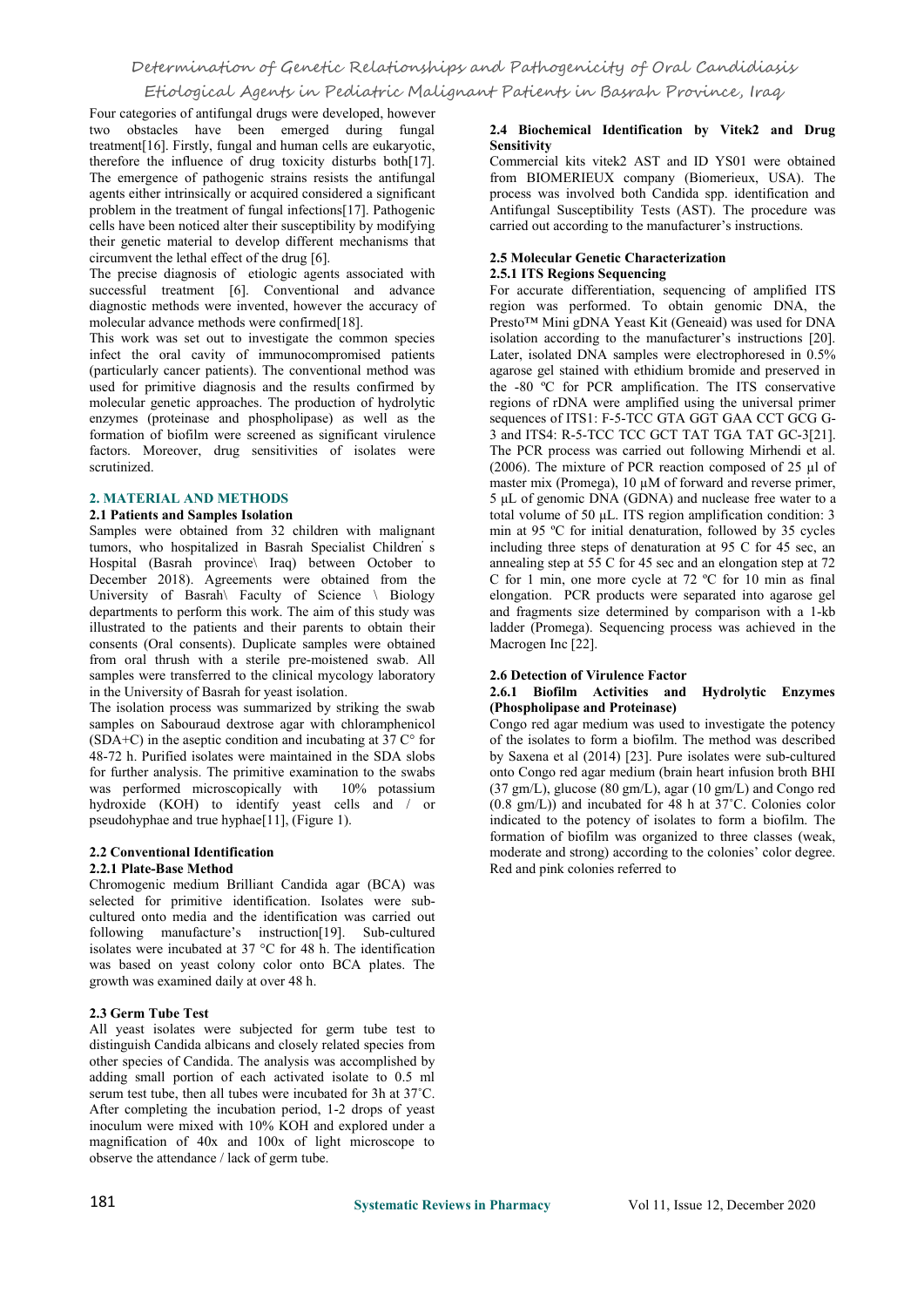strong and weak activity respectively, while white or light pink indicated to a negative result.

The proficiency of yeast isolates to secrete the hydrolytic enzymes (phospholipase and proteinase) were investigated using Egg yolk media and bovine serum albumin (BSA) agar, respectively. Following Samaranayake et.al. (1984), media were prepared and the results determined by calculating the precipitation zone (Pz)[24]. The value of precipitation zone (Pz) was referred to the potential activity of phospholipase secretion, no activity (Pz=1), weak positive (Pz=  $0.7-0.99$ ), moderate activity ( $Pz = 0.5{\text -}0.69$ ) and strong activity ( $Pz$ 0.5).

On the other hand, the potentiality of isolates to synthesize and secrete proteinase was studied using bovine serum albumin (BSA) agar as described previously. The clear zone was visualized around the colonies and revealed proteinase activity. Similarly, to biofilm activity measurement was done.



**Figure 1.** A diagram summarized the sequential steps of workflow.

# **3. RESULTS**

#### **3.1 Characterization of Patients and Demography**

The contemporary study was subjected with 32 pediatric patients who admitted in the Basrah specialist children Hospital, all of them were suffering from malignant diseases with chemo and radiotherapy period. The percentage of females was recorded at  $18.75\%$  (6/32), while  $81.25\%$  (26/32) was for males. In addition, patient ages were ranged from 6 months -11 years. Moreover, the most cases were showed inflammatory symptoms that indicated to oral candidiasis extended from acute pseudomembranous candidiasis, oropharyngeal candidiasis and angular chelitis (Figure 2).

### **3.2 Conventional Identification Methods**

#### **3.2.1 Morphological and Phenotypical Analysis**

Microscopic direct examinations of all oral specimens showed that 87.5% (28 of samples) were yeast infections (oral candidiasis) by presence of true and pseudo-hyphae in

wet smear with 10% KOH, while only 12.5% (4 of samples) revealed negative result of direct investigation. However, 85.7% (24 of samples) of positive sample swabs were shown growth onto SDA after incubation interval and the rest were failed to grow (Figure 1). All the 24 isolates were subjected for morphological identification including examining of germ tube formation and colony appearance onto Brilliant



Candida agar plates (BCA).

**Figure 2.** shows pediatric cancer patients with oral candidiasis. White layer covers the patient's tongue and mouth edge refer to yeast infection. The oral agreement was obtained from patients and their parents to capture photos.

### **3.3 Germ Tube Test**

All the 24 isolates were induced to form germ tube by incubating into the human serum at 37  $C^{\circ}$  for 3 h. Twentytwo isolates formed germ tube as elongated structure from the mother cell in the absence of reduction at their root, the positive result were referred to rapid and presumptive identification technique, which differentiated C. albicans/ C. dubliniensis from other Candida species.

#### **3.4 Brilliant Candida Detection**

Brilliant Candida agar was used to identify the subjected isolates depending on the colony appearance. Identification was performed according to manufactures instructions [19]. After 48 h of incubation at 37 C°, most isolates appeared in various degrees of green color, while only one isolate was dark blue and two isolates were purple. The interpretation of results based on the manufacture instructions is that green color represents both C. albicans and C. dubliniensis, dark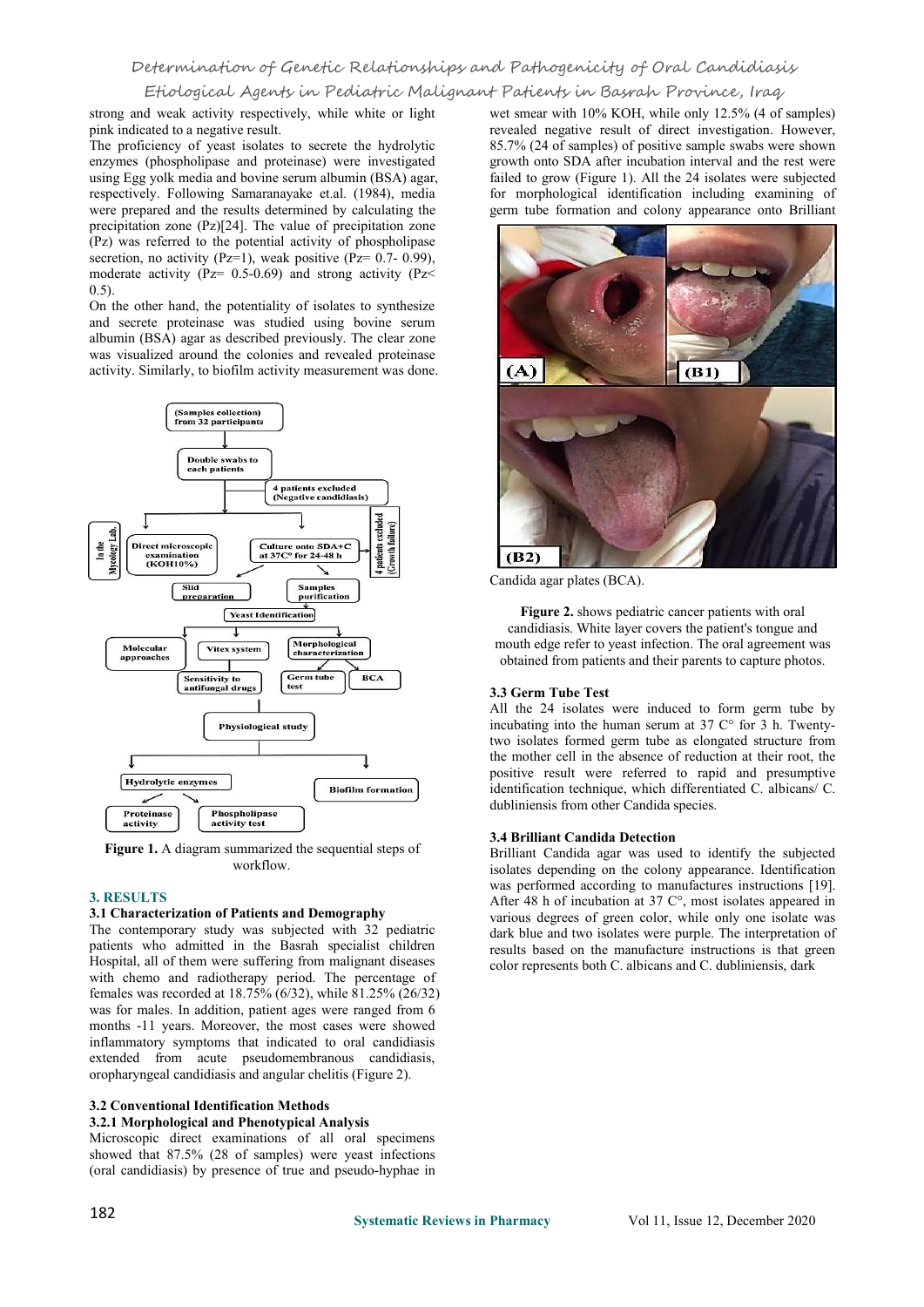blue refers to C. tropical and pink strain distinguishes by unchanged color.

The obtained results confirmed that the conventional (morphological) methods were insufficient for accurate and decisive identification due to the intersection between isolate appearances.

### **3.5 Identification and Antifungal Susceptibility Evaluation by Vitek Technique**

Table 1 displays the analysis of Vitek system for yeast identification to species level. The susceptibility of isolates was measured against fluconazole, voriconazole, caspofungin, micafungin, and flucytosine. The results revealed that all isolates were susceptible to the above antifungal drugs except some isolates that identified as Candida spherical, which showed resistance to all antifungals  $(> 100 \mu g/ml)$ .

| Table 1. Antifungal sensitivity patterns of clinical isolates against Micafungin, Amphotericin B and Flucytosine by Vitex. |  |
|----------------------------------------------------------------------------------------------------------------------------|--|
|                                                                                                                            |  |

| <b>Isolate</b> | MIC (µg/ml)          |                   |             |                 |             |                   |                |
|----------------|----------------------|-------------------|-------------|-----------------|-------------|-------------------|----------------|
| No.            | <b>Vitek results</b> | <b>Fluco</b>      | Vorico      | Caspo           | Micaf       | <b>Flucy</b>      | Interpretation |
| 1              | C. albicans          | $\leq$ $=$ 1      | $\leq=0.12$ | $\leq=0.25$     | $\leq=0.06$ | $\leq$ =1         | S              |
| 3              | C.dubliniensis       | $\leq$ $=$ $1$    | $\leq=0.12$ | $\leq=0.25$     | $\leq=0.06$ | $\leq$ $=$ 1      | S              |
| 6              | C. albicans          | $\leq$ $=$ $\geq$ | $\leq=0.12$ | $\leq=0.25$     | $\leq=0.06$ | $\leq$ $=$ 1      | S              |
| $\overline{7}$ | C. albicans          | $\leq$ -1         | $\leq=0.12$ | $\leq=0.25$     | $\leq=0.06$ | $\leq$ $=$ 1      | S              |
| 8              | C.dubliniensis       | $\leq$ =1         | $\leq=0.12$ | $\leq=0.25$     | $\leq=0.06$ | $\leq$ $=$ 1      | S              |
| 10             | C. albicans          | $\leq$ $=$ 1      | $\leq=0.12$ | $\leq=0.25$     | $\leq=0.06$ | $\leq$ $=$ 1      | S              |
| 11             | C. albicans          | $\leq$ $=$ 1      | $\leq=0.12$ | $\leq=0.25$     | $\leq=0.06$ | $\leq$ $=$ 1      | S              |
| 12             | C. spherica          | < 100             | < 100       | ${}_{\leq 100}$ | < 100       | $\leq 100$        | ${\bf R}$      |
| 14             | C. albicans          | $\leq$ $=$ 1      | $\leq=0.12$ | $\leq=0.25$     | $\leq=0.06$ | $\leq$ $=$ 1      | S              |
| 15             | C.dubliniensis       | $\leq$ $=$ 1      | $\leq=0.12$ | $\leq=0.25$     | $\leq=0.06$ | $\leq$ =1         | S              |
| 16             | C. glabrata          | 16                | 0.25        | $\leq=0.25$     | $\leq=0.06$ | $\leq$ $=$ 1      | S              |
| 18             | C. albicans          | $\leq$ $=$ $1$    | $\leq=0.12$ | $\leq=0.25$     | $\leq=0.06$ | $\leq$ $=$ $\geq$ | S              |
| 19             | C. albicans          | $\leq$ =1         | $\leq=0.12$ | $\leq=0.25$     | $\leq=0.06$ | $\leq$ -1         | S              |
| 20             | C. albicans          | $\leq$ $=$ $1$    | $\leq=0.12$ | $\leq=0.25$     | $\leq 0.06$ | $\leq$ $=$ 1      | S              |
| 21             | C. glabrata          | 8                 | 0.25        | $\leq 0.25$     | $\leq=0.06$ | $\leq$ $=$ 1      | S              |
| 22             | C. glabrata          | 8                 | $\leq=0.12$ | $\leq 0.25$     | $\leq=0.06$ | $\leq$ $=$ 1      | S              |
| 23             | C. albicans          | $\leq$ -1         | $\leq=0.12$ | $\leq=0.25$     | $\leq=0.06$ | $\leq$ $=$ 1      | S              |
| 24             | C. tropicalis        | $\leq$ -1         | $\leq=0.12$ | $\leq 0.25$     | $\leq=0.06$ | $\leq$ =1         | S              |
| 26             | C. spherica          | < 100             | < 100       | < 100           | < 100       | < 100             | < 100          |
| 39             | C. spherica          | < 100             | < 100       | < 100           | < 100       | < 100             | < 100          |

Fluco= Fluconazole; Vorico= Voriconazole; Caspo= Caspofungin; Micaf= Micafungin; Flucy= Flucytosine; S= Sensitive; R= Resistant; MIC= Minimum inhibitory concentration

### **3.6 Molecular Identification**

# **3.6.1 ITS Region Sequencing**

All the  $2\overline{4}$  isolates were subjected for molecular identification. The process was achieved by amplifying and subjecting of ITS region for sequencing. The results of ITS region sequences were revealed that 54.16% of isolates were C. albicans, 12.5% C. dubliniensis, 12.5% C. glabrata, 8.33% for both R. mucilaginosa and K. marxianus, while C. tropical was at 4.16% as shown in table 2.

**Table 2.** The incidence (%) of identified yeast genera by molecular genetic technique

| Genus         | <b>Species</b> | <b>Incidence of strains</b> | mo |
|---------------|----------------|-----------------------------|----|
|               |                | (%)                         |    |
| Candida       | albicans       | 54.16                       |    |
|               | dubliniensis   | 12.5                        |    |
|               | glabrata       | 12.5                        |    |
|               | tropicals      | 4.16                        |    |
| Rhodotorula   | mucilaginosa   | 8.33                        |    |
| Kluyveromyces | marxianus      | 8.33                        |    |

### **3.7 The Agreement of Identification Methods**

The agreement of three identification methods (morphological appearance, Vitek and Molecular genetics) were compared to investigate the harmony and accuracy of the results.  $29.16\%$  (7/24) of identified isolates were

corresponded to the results of morphological appearance and Vitek, 6/7 isolates were C. albicans and one was C. dubliniensis. The agreement between morphological approach (applying  $BCA$ ) and Vitek was 83.33%, while 33.33% was between Vitek and molecular methods (Figure 3).

### **3.8 Evaluation of Virulence Factor**

Three virulence factors were investigated in this study including the ability of isolates to form biofilm and produce phospholipase and proteinase. The potential facility of biofilm formation was classified into three categories, strong, moderate and weak. The results revealed that 79% of the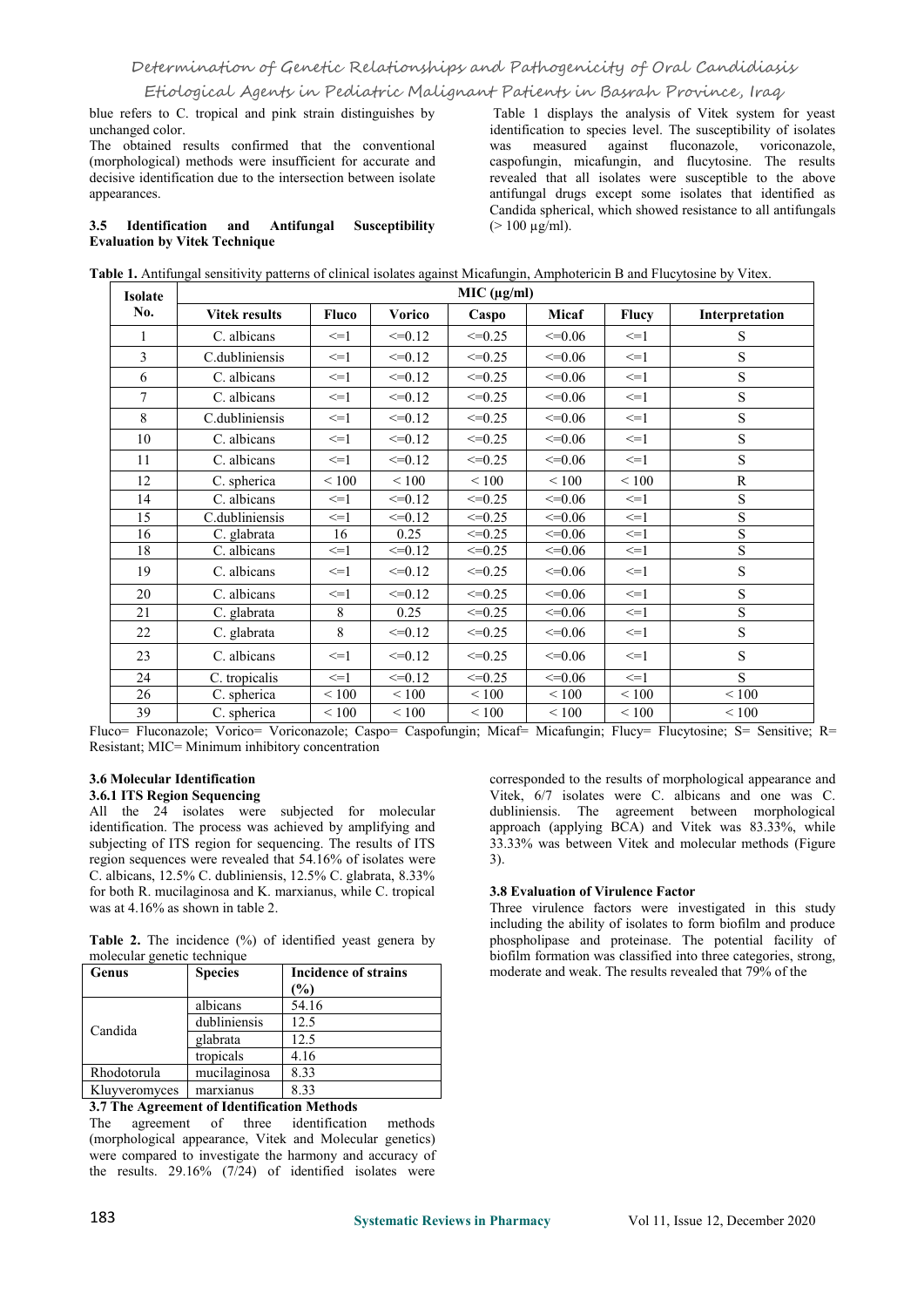isolates formed biofilm strongly, while weak formation was spotted out at 21%.

On the other hand, the enzymatic activity of studied isolates was characterized. All yeast isolates produced phospholipase and the production was distributed into three categories: 83% strong, 4.2% moderate and 12.5% weak. Meanwhile, the measurement of proteinase was revealed the strong ability of 58% of isolates to produce proteinase, while 21% and 17%

of the isolates showed moderate and weak activity, respectively. Only 4% of the isolates showed an inability to produce proteinase (Figure 4).

### **3.9 Phylogenetic Tree**

Phylogenetic relationship among 23 isolated Candida species was scrutinized by constructing a phylogenetic tree (Figure5).



**Figure 3.** The percentage of agreements of three identification methods (morphological method (BCA), Vitek and genetic molecular).



Figure 4. The percentages of yeast isolates to form biofilm and synthesize phospholipase and proteinase or have no activities.

The construction was achieved using Maximum Likelihood (ML) analyses based on the ITS1 and ITS2 region sequences of rDNA of isolates. The sequence of six reference strains (C. albicans, C. tropical, C. dubliniensis, C. glabrata, K. marxianus and R.mucilaginosa) were recovered from the public database in the NCBI. The results found that the isolates were classified into 6 clades. 12 C. albicans were categorized in the first clade closing to the reference strain

KJ651874.1, while the second clade includes C. dubliniensis corresponding to KY6731961.1. C. tropicalis related to third clade and similar to MT539196.1. Two strains of K. marxianus associated with the fourth clade, which showed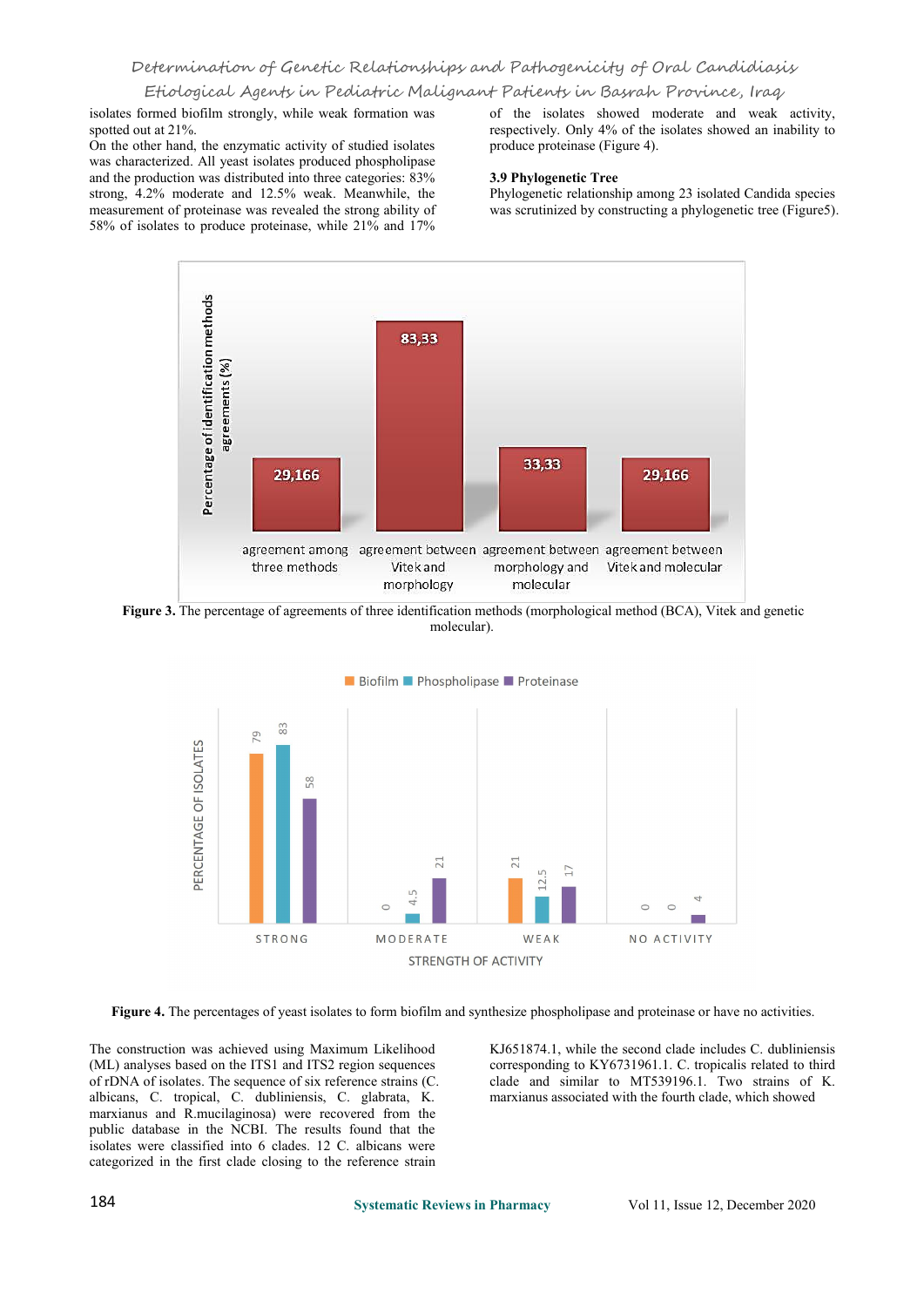# Determination of Genetic Relationships and Pathogenicity of Oral Candidiasis

# Etiological Agents in Pediatric Malignant Patients in Basrah Province, Iraq

similarity to MN062966.1. Clades fourth and fifth represented by C. glabrata and R. mucilaginosa isolates respectively and corresponded to the two reference strains MK343435.1 and MT465994.1, respectively.

Bootstrap values were based on 1100 replicates. ITS sequence of Streptococcus salvarius (NR 042776.1) was used as the out-group species.

### **4. DISCUSSION**

In this study, conventional (morphological), biochemical (Vitek) and molecular methods were applied to identify yeast

isolates. The consent of three identification methods was investigated. It was found that morphological and Vitek methods results were identical by 83.3%. It was reported previously morphological methods are time consuming, inaccurate comparing with the reliable and precise molecular approach[25]. Simplicity and reliability of molecular identification owing to the availability of ITS region sequences in the public database are proven to be optimal, therefore decisive interpretation was based on molecular



**Figure 5**. Collective phylogenetic tree generated with the ITS-rDNA sequences of the 23 yeast isolates, as inferred from Maximum Likelihood (ML) analyses, isolated from different cancer patients in this study (determined by black squares) and related species belonging to the Candida albicans, Candida tropical, Candida dubliniensis, Candida glabrata, Kluyveromyces marxianus and Rhodotorula mucilaginosa retrieved from GenBank.

method[26]. This result confirmed the discrepancy between molecular genetics and phenotypic characterization. Our results are in agreement with Abu-Mejdad et al., (2020) when biochemical (Vitk2) failed to identify most environmental isolates comparing with molecular approach[27]. Our result is also consent with previous findings that reported C. albicans is a predominant species causing oral candidiasis[11,28,29] . The most common yeast species were C. albicans, followed by non-albicans spp., C. dubliniensis and C. glabrata, this results are agreed with the previous finding of Aldossary et al., (2018) however the

percentage of incidence differs due to the age group of patients and treatment strategy[26]. In addition, our study and Aldossary et al., (2018) investigated the incidence of oral yeast candidiasis and colonization respectively. Jabari et al., (2016) found that C. albicans the common yeast isolated from pediatric immunocompromised patients followed by C. glabrata in Iran[29]. The variation in the results can be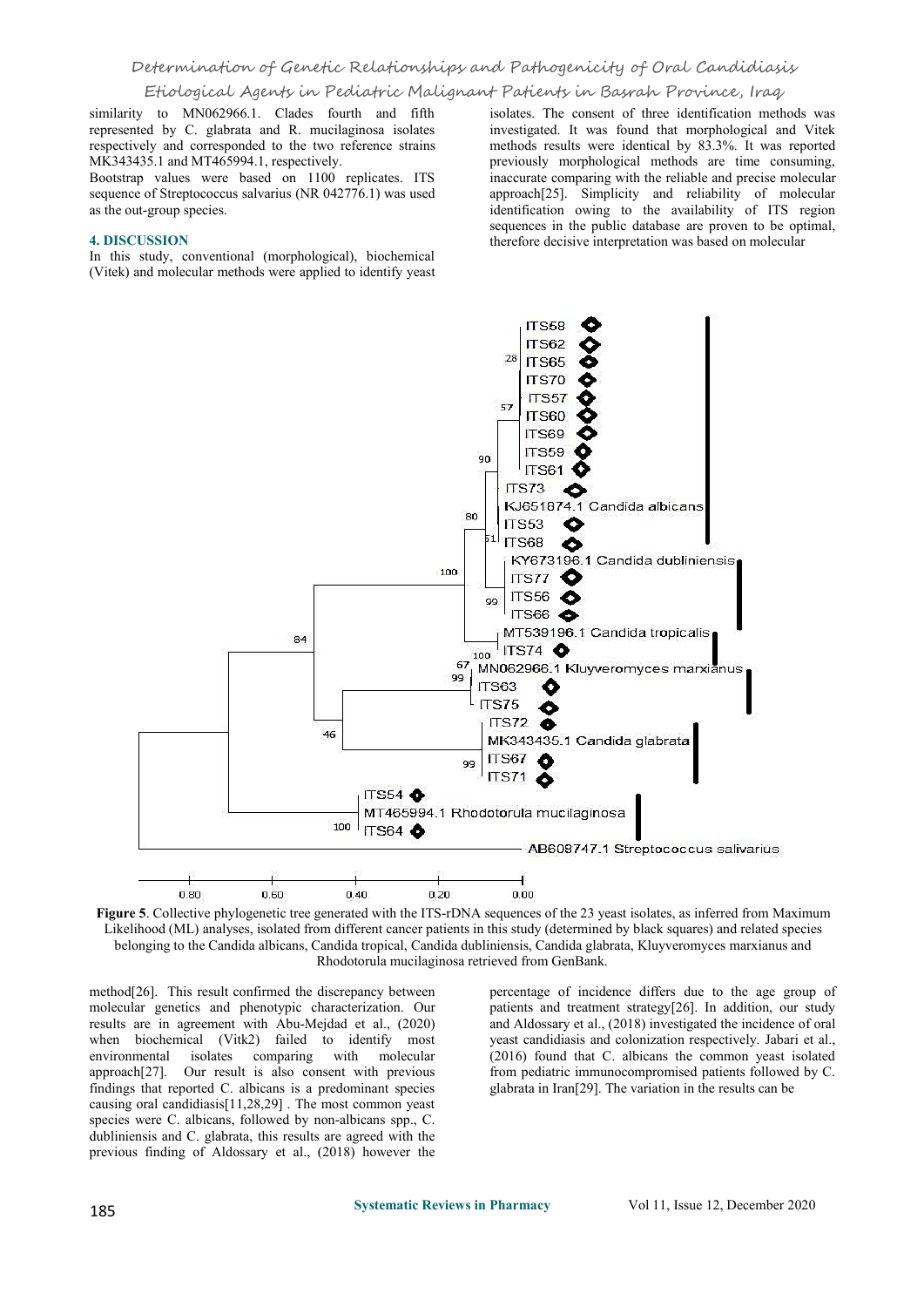# Determination of Genetic Relationships and Pathogenicity of Oral Candidiasis

# Etiological Agents in Pediatric Malignant Patients in Basrah Province, Iraq

attributed many reasons such as geographical area, age groups, medical care and managements. Similarly, C. tropicalis and K. marxianus (C. kefyr) were enrolled as colonized or infectious agents in cancer patients[30,12]. In this study, C. albicans recognized as an etiological agent causing candidiasis about 54.16%, while 45.8% of isolates were identified as non-albicans. This result compared with the previous finding of Jabari et al., (2016) recorded C. albicans causing infections more than non-albicans. An environmental isolate of R. mucilaginosa was identified in Iraq [31,27]. However, it was believed that in this study was recovered from clinical resource in Iraq for the first time and deposited in the Genbank with the accession number MT796852.

In the literature, it was found that yeast infections are multifactorial. Pathogenic agent possesses elements (called virulence factors) enhance body attack and transfer to deep and systematic infection [8]. Consequently, the current study was evaluated the activities of most common virulence factors. The process of infection involves essential steps including entry and adherence to the cells, invasion, reproduce and disseminate to other organs[8]. In constant with our results, the ability of C. albicans and C. dubliniensis to form germ tube was high, which considered as distinguished characteristic [32]. On the other hand, it boosts pathogenicity to increase the ability of pathogen and to develop infection[33].

The production of extracellular hydrolytic enzymes (phospholipase and proteinase) by Candida species was demonstrated[34]. The pathogenicity of isolates exhibited high exoenzyme activity were screened in the animals model [13]. The activity of enzyme production was investigated. Contrary to oue result, Saxena et al., $(2014)$  found that the 78.27%of Candida isolates produce biofilm weakly while only 21.73% produce strong biofilm[23]. Our results found that strong and intermediate activity of biofilm formation was presented in the majority of isolates. It could be explained our finding that the isolates possess the potential ability of isolates to adhere to the tissue  $\overline{[35]}$ .

The genetic relatedness among the isolates was obtained by constructing the phylogenetic tree following Maximum Likelihood (ML) analyses. The construction was based on the sequence results of isolates comparing with the reference strains that retrieved from the public database in the GenBank. The isolates were distributed among five clusters and grouped in unique genera. It is obvious that some isolates were 100% identical (ITS54 & ITS64), (ITS56, ITS66 & ITS77), (ITS58, ITS60, ITS65 & ITS70), (ITS59, ITS61 & ITS69) representing R. mucilaginosa, C. dubliniensis and C. albicans, respectively. These identical strains isolated from different patients, it could be concluded that the infections may be acquired exogenously as nosocomial infections. This result in consent with Malek et al., (2016) who evaluated the genetic relationship among clinical Candida spp. isolates using RAPD assay[7].

However, our study has few drawbacks, the number of samples is few due to the difficulties to gain agreement from patients and their relatives. The investigation of sensitivities of antifungal drugs was achieved only by Vitek methods and by using other methods such as Etest.

# **5. CONCLUSION**

In conclusion, all clinical isolates were identified by combining morphological and advance molecular methods. Candida albicans was the most common isolated species, while Candida non-albicans species are less frequent including C. dubliniensis, C. glabrata, in addition to C.

tropical, R. mucilaginosa and K. marxianus. The activity of species to produce extracellular hydrolytic enzymes (phospholipase and proteinase) was classified in three categories strong, intermediate and weak. Most isolates showed high activities of enzymes production. The difference of enzyme productions among isolates encouraged us to extend our work in the future to investigate the molecular and express the differences among three classes of enzyme production as well as to examine the most isolates for biofilm formation. Because of the clinical yeasts are multifactorial pathogenic agents thus deep analysis of the virulence factors by using molecular methods is important to investigate the mechanism of etiological agents to overcome the host deference and resist fungal drugs.

### **6. CONFLICT OF INTEREST**

Authors declare that there is no conflict of interest regarding this work.

# **7. ACKNOWLEDGMENTS**

We would express our thanks to the University of Basrah\ College of Science\ Biology department for approving and supporting this work. The project was funded by authors.

### **8. AUTHOR'S CONTRIBUTIONS**

Dr . Inaam M.N. Alrubayae designed, conceived this study and achieved virulence factor and morphological analysis. Molecular genetic identification was carried out by Dr. Ayat Al-laaeiby while Dr. Mohammed Hussein Minati constructed and, analyzed phylogenetic study. Dr. Shrouk ALibraheem sent samples for Vitek analysis. The manuscript was written by Ayat Al-laaeiby, edited by Dr. Iaam Al-Rubayae, revised and proofread by Dr. Mohammed Hussein Minati.

# **REFERENCES**

- 1. J. Vazquez, J. Sobel, Mycosis caused by yeasts. In: William E. Dismukes MD, Peter G. Pappas MD, Jack D. Sobel MD, (Eds), Clinical Mycology. Oxford University Press, Inc., 2003, pp. 141–88.
- 2. R.G. Willaert, Yeast Biotechnology, Fermentation. 98  $(2018)$  2–5.
- 3. D.M. Linares, P. Ross, C. Stanton, Beneficial Microbes: The pharmacy in the gut, Bioengineered. 7 (2016) 11–20.
- 4. D.L. Horn, D. Neofytos, E.J. Anaissie, J.A. Fishman, W.J. Steinbach, A.J. Olyaei, K.A. [Marr](https://www.unboundmedicine.com/medline/?st=M&author=Marr%20KA), M.A. [Pfaller](https://www.unboundmedicine.com/medline/?st=M&author=Pfaller%20MA), C.H. [Chang](https://www.unboundmedicine.com/medline/?st=M&author=Chang%20CH), K.M. [Webster](https://www.unboundmedicine.com/medline/?st=M&author=Webster%20KM), Epidemiology and outcomes of Candidemia in 2019 patients : data from the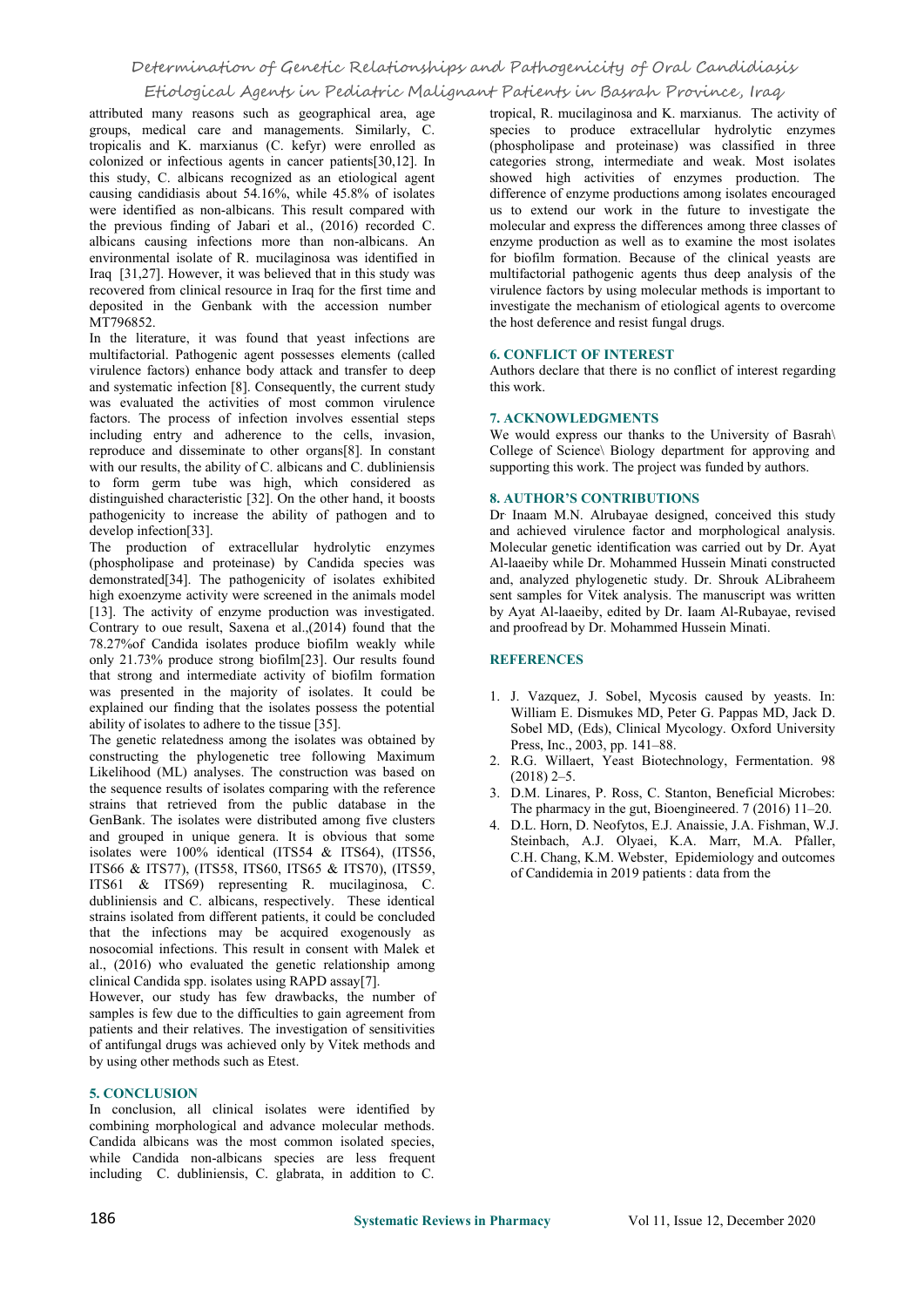- 5. prospective antifungal therapy alliance registry. Clin Infect Dis. 48 (2019) 1695–703.
- 6. C.F. Rodrigues, M.E. Rodrigues, Candida sp . infections in patients with diabetes mellitus. J Clin Med. 8 (2019) 78.
- 7. A. Al-Laaeiby, S. Ali, A.H. Al-Saadoon, Candida species : the silent enemy. Afr J Clin Exper Microbiol. 20 (2019) 260–7.
- 8. M. Małek, P. Paluchowska, B. Bogusz, A. Budak, Molecular characterization of Candida isolates from intensive careunit patients, Krakow, Poland. Rev Iberoam Micol. 34 (2016) 10–6.
- 9. M.S.A. Khan, I.Ahmad, F. Aqil, M. Owais, M. Shahid, and J. Musarrat, Virulence and Pathogenicity of fungal pathogens with special reference to Candida albicans. L, I Ahmad, M. Owais, M. Shahid F, F. Aqil (Eds.). Combating fungal infections: problems and remedy. Springer-Verlag Berlin Heidelberg, 2010, p.p, 21–45.
- 10. A. Singh, R. Verma, A. Murari,A. Agrawal, Oral candidiasis : An overview. J Oral Maxillofac Pathol. 18 (2014) 81–5.
- 11. M. Hiv-infected, N. Women, D. Merenstein, H. Hu, C. Wang, P. Hamilton, M. Blackmon, H. Chen, R. Calderone, D. Li, Colonization by Candida species of the oral and vaginal. AIDS Res Hum Retroviruses. 29 (2013)  $30-4.$
- 12. M.S. Lone, G. Bashir, N. Bali, S. Sajad, S. Aejaz, H. Bashir, Bali N., Sajad S., Aejaz S., Bashir H., Ahmad J., Oral Candida colonization and infection in cancer patients and their antifungal susceptibility in a tertiary care hospital, Int J Curr Adv Res. 2 (2014) 541-50.
- 13. D. Jung, D. Farmakiotis, Y. Jiang, J. Tarrand, D. Kontoyiannis, Uncommon Candida species fungemia among Cancer patients, Synopsis. 21 (2015) 1942–50.
- 14. R.J. Kothavade, M.H. Panthaki, Evaluation of phospholipase activity of Candida albicans and its correlation with pathogenicity in mice, JMed Microbiol. 47 (1998) 99–102.
- 15. A.R. Hameed, S.M. Ali, L.T. Ahmed, Biological study of Candida species and virulence factor, Int J Adv Res Eng Technol. 1 (2018) 8–16.
- 16. M. Sajjad, A. Khan, F. Alshehrei, S.B. Al-ghamdi. Virulence and biofilms as promising targets in developing antipathogenic drugs against candidiasis, Futur Sci OA. 6 (2020) FSO440.
- 17. J.E. Nett, D.R. Andes, Antifungal agents' spectrum of activity, pharmacology, and clinical indications. Infect, Dis Clin North Am.  $30$  (2015) 51–83. Available from: http://dx.doi.org/10.1016/j.idc.2015.10.012
- 18. D.W. Denning, Echinocandin antifungal drugs, Lancet. 362 (2003)1142–51.
- 19. N.L. Wengenack, M.J. Binnicker, Fungal molecular diagnostics, Clin Chest Med. 30 (2009)391–408.
- 20. Brilliance™ Candida Agar Base (Dehydrated), Thermo Fisher science. Product specification [Internet]. Thermo Fisher science. Available from: https://www.thermofisher.com/order/catalog/product/CM<br>1002B#/ CM1002B (accessed 30 Aug 2020).
- 21. Geneaid. PrestoTM Mini gDNA Yeast Kit [Internet]. p. 1–7. Available from: http://www.geneaid.com/downloads/genomic dna/prestotm-mini-gdna-yeast-kit
- 22. Mirhendi H, Makimura K, Khoramizadeh M, Yamaguchi H. A one-enzyme PCR-RFLP assay for identification of six medically important Candida species.Jpn J Med Mycol. 2006;47:225–9.
- 23. Geneaid. PrestoTM Mini gDNA Yeast Kit [Internet]. Available from: http://www.geneaid.com/downloads/ genomic-dna/prestotm-mini-gdna-yeast-kit (accessed 30 Aug 20)
- 24. Saxena N, Maheshwari D, Dadhich D, Singh S. Evaluation of Congo red agar for detection of biofilm production by various clinical Candida isolates.J Evol Med Dent Sci. 2014;3:13234–8.
- 25. L.P. Samaranayake, J.M. Raeside, T.W. Macfarlane, Factors affecting the phospholipase activity of Candida species in vitro, J Med Vet Mycol.22 (1984) 201–7.
- 26. C.P. Kurtzman, J.W. Fell, T. Boekhout, V. Robert, Methods for isolation, phenotypic characterization and maintenance of yeasts, The Yeasts. Elsevier B.V.; 2011.  $87-110$ . Available from: http://dx.doi.org/10.1016/B978-0-444-52149-1.00007-0
- 27. M. Al-dossary, N. Abd, A. Almansour, M.J.A. Al-abbas, Identification of yeast species isolated from cancer patients in Basrah-Iraq by ITS rDNA sequencing Identification of yeast species isolated from cancer patients in Basrah-Iraq by ITS rDNA sequencing, JKAU. 30 (2018) 11–26.
- 28. N.M.J.A. Abu-mejdad, A.I. Al-badran, A.H. Al-saadoon, A Novel report on killer yeast strains identification methods, BJAS. 33 (2020) 39–49.
- 29. A. Arastehfar, F. Daneshnia, S. Farahyar, W. Fang, M. Salimi, M. Salehi, F. Hagen, P. Weihua, M. Roudbary , T. Boekhout, Incidence and spectrum of yeast species isolated from the oral cavity of Iranian patients suffering from hematological malignancies, J Oral Microbiol. 11 (2019)1–9. Available from: https://doi.org/ 10.1080/20002297.2019.1601061
- 30. S.K. Jabari, M. Chadeganipour, M. Ghahri, R. Mohammadi, Etiologic agents of candidemia in pediatric immunocompromised patients Iran, J Ped Hematol Oncol. 6 (2016) 209–15.
- 31. D.P. Kontoyiannis, I. Vaziri, H.A. Hanna, M. Boktour, J. Thornby, R. Hachem, G. P. Bodey, I. I. Raad,
- 32. Risk factors for Candida tropicalis fungemia in patients with cancer, Clin Infect Dis. 33 (2001) 1676–81.
- 33. B.K. Shaker, F.M. Sharif, Isolation and identification of some fungi frome Al-Sader water treatment plant,Baghdad,Iraq, Al- Mustansiriyah J Sci. 23 (2012) 1–12.
- 34. D. Kim, W. Shin, K. Lee, K. Kim, J.Y. Park, C. Koh, J.Y. Park, C. Koh, Rapid differentiation of Candida albicans from other Candida species using its unique germ tube formation at 39 ◦ C, Yeast. 19 (2002) 957–62.
- 35. M. Kretschmar, B. Hube, T. Bertsch, D. Sanglard,R. Merker, M. Schröder, T. Nichterlein, Germ tubes and